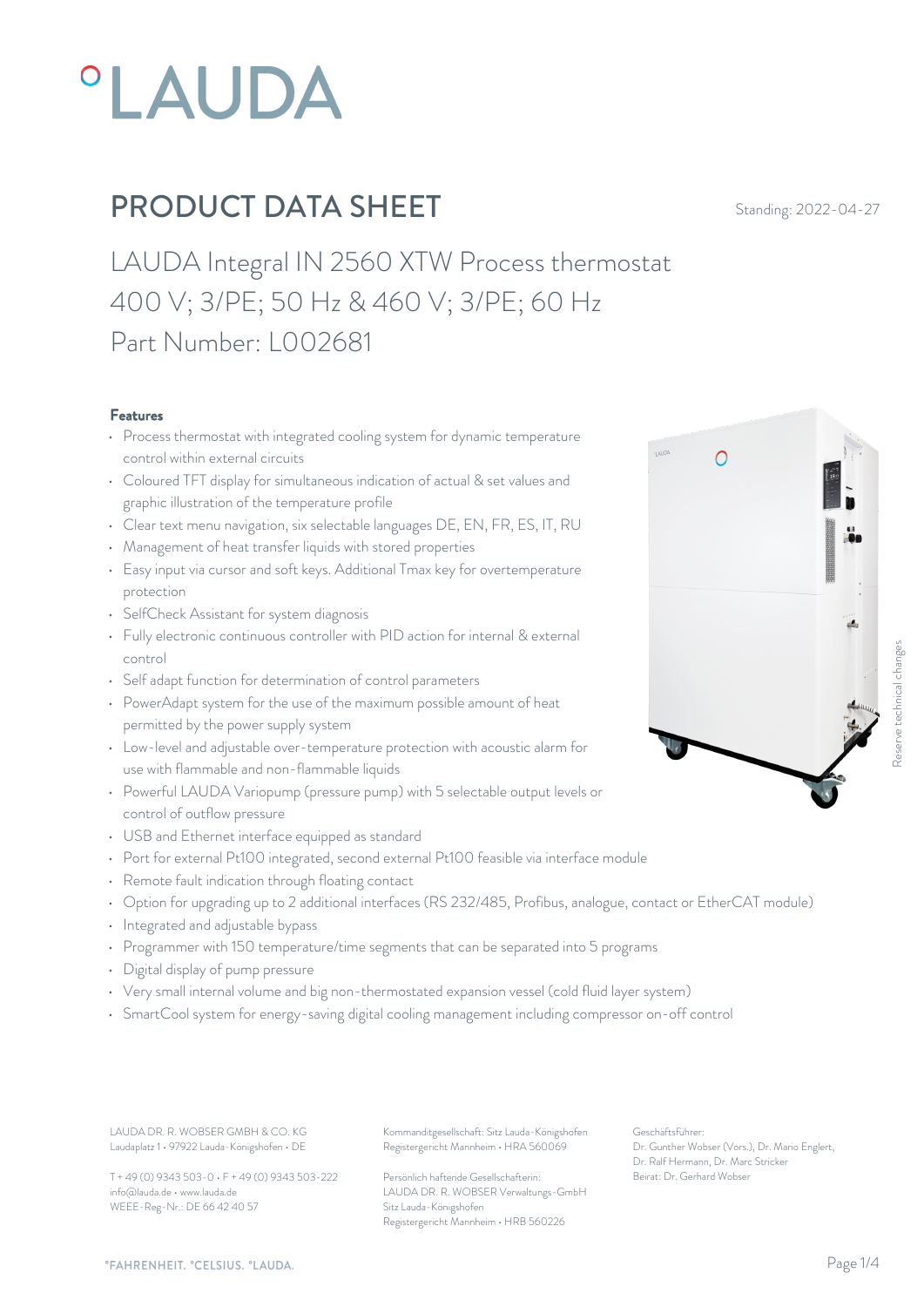

LAUDA Integral IN 2560 XTW Process thermostat 400 V; 3/PE; 50 Hz & 460 V; 3/PE; 60 Hz Part Number: L002681

#### Features

- Integrated web server for browser based operation in local area networks via PC, tablet or smart phone, secure data transfer due to authentication procedure and encryption
- Condenser cooling Water
- Utilises traditional refrigerants (HFCs) in accordance with European legislation to control F-gases (EU) 517/2014



Working temperature min. -60 °C 220 °C



Working temperature max.

Laudaplatz 1 • 97922 Lauda-Königshofen • DE

T + 49 (0) 9343 503-0 • F + 49 (0) 9343 503-222 info@lauda.de • www.lauda.de WEEE-Reg-Nr.: DE 66 42 40 57

LAUDA DR. R. WOBSER GMBH & CO. KG Kommanditgesellschaft: Sitz Lauda-Königshofen Geschäftsführer: Registergericht Mannheim • HRA 560069

> Persönlich haftende Gesellschafterin: Beirat: Dr. Gerhard Wobse LAUDA DR. R. WOBSER Verwaltungs-GmbH Sitz Lauda-Königshofen Registergericht Mannheim • HRB 560226

Geschäftsführer: Dr. Gunther Wobser (Vors.), Dr. Mario Englert, Dr. Ralf Hermann, Dr. Marc Stricker Beschäftsführer:<br>Dr. Gunther Wobser (Vors.), Dr. Mario Englert,<br>Dr. Ralf Hermann, Dr. Marc Stricker<br>Beirat: Dr. Gerhard Wobser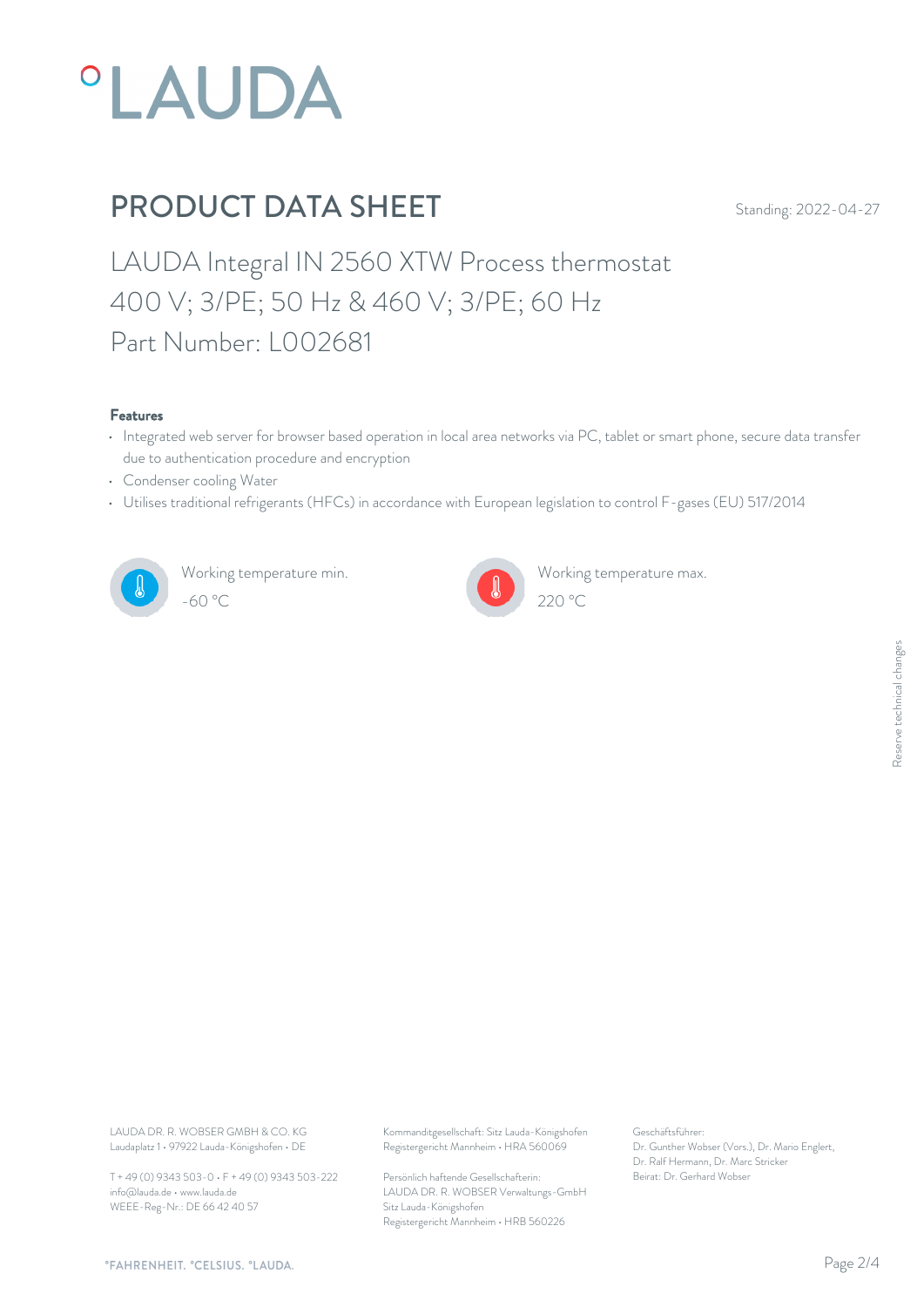

LAUDA Integral IN 2560 XTW Process thermostat 400 V; 3/PE; 50 Hz & 460 V; 3/PE; 60 Hz Part Number: L002681

### Technical Features (according to DIN 12876)

| Working temperature range                     | $-60220 °C$          |                                                          |
|-----------------------------------------------|----------------------|----------------------------------------------------------|
| Ambient temperature range                     | 540°C                |                                                          |
| Temperature stability                         | $0.1 \pm K$          |                                                          |
| Heater power max.                             | 24 kW                |                                                          |
| Power consumption max.                        | 37 kW                |                                                          |
| Current max.                                  | 60 A                 |                                                          |
| Pump Pressure max.                            | 6.0 <sub>bar</sub>   |                                                          |
| Pump flow rate pressure max.                  | 100 L/min            |                                                          |
| In / Outlet connection thread (outside)       | $M38 \times 1,5$     |                                                          |
| Inlet/outlet hose size                        | $1$ <sup>11</sup>    |                                                          |
| Filling volume min.                           | 12.6 L               |                                                          |
| Filling volume max.                           | 34.4L                |                                                          |
| Water cooling connection thread (outside)     | $3/4$ "              |                                                          |
| Recommended cooling water temperature         | 15 °C                |                                                          |
| Cooling water flow rate                       | 29 L/min             |                                                          |
| Recommended pressure difference cooling water | 3 bar                |                                                          |
| Pressure difference cooling water min.        | 0.8 <sub>bar</sub>   |                                                          |
| Max. pressure difference cooling water        | 10 bar               |                                                          |
| Maximal pressure cooling water                | 10 bar               |                                                          |
| Overall dimensions (WxDxH)                    | 1100 x 895 x 1865 mm |                                                          |
| Weight                                        | 613 kg               |                                                          |
| Noise level                                   | 74 dB(A)             |                                                          |
| Refrigerant stage 1                           |                      | R-449A (GWP 1397); 4.000 kg; 5.6 t CO2-eq                |
| Power supply                                  |                      | 400 V; 3/PE; 50 Hz & 460 V; 3/PE; 60 Hz                  |
| Power plug                                    |                      | electric connection box without power cord, without plug |

T + 49 (0) 9343 503-0 • F + 49 (0) 9343 503-222 info@lauda.de • www.lauda.de WEEE-Reg-Nr.: DE 66 42 40 57

> Persönlich haftende Gesellschafterin: Beirat: Dr. Gerhard Wobse LAUDA DR. R. WOBSER Verwaltungs-GmbH Sitz Lauda-Königshofen Registergericht Mannheim • HRB 560226